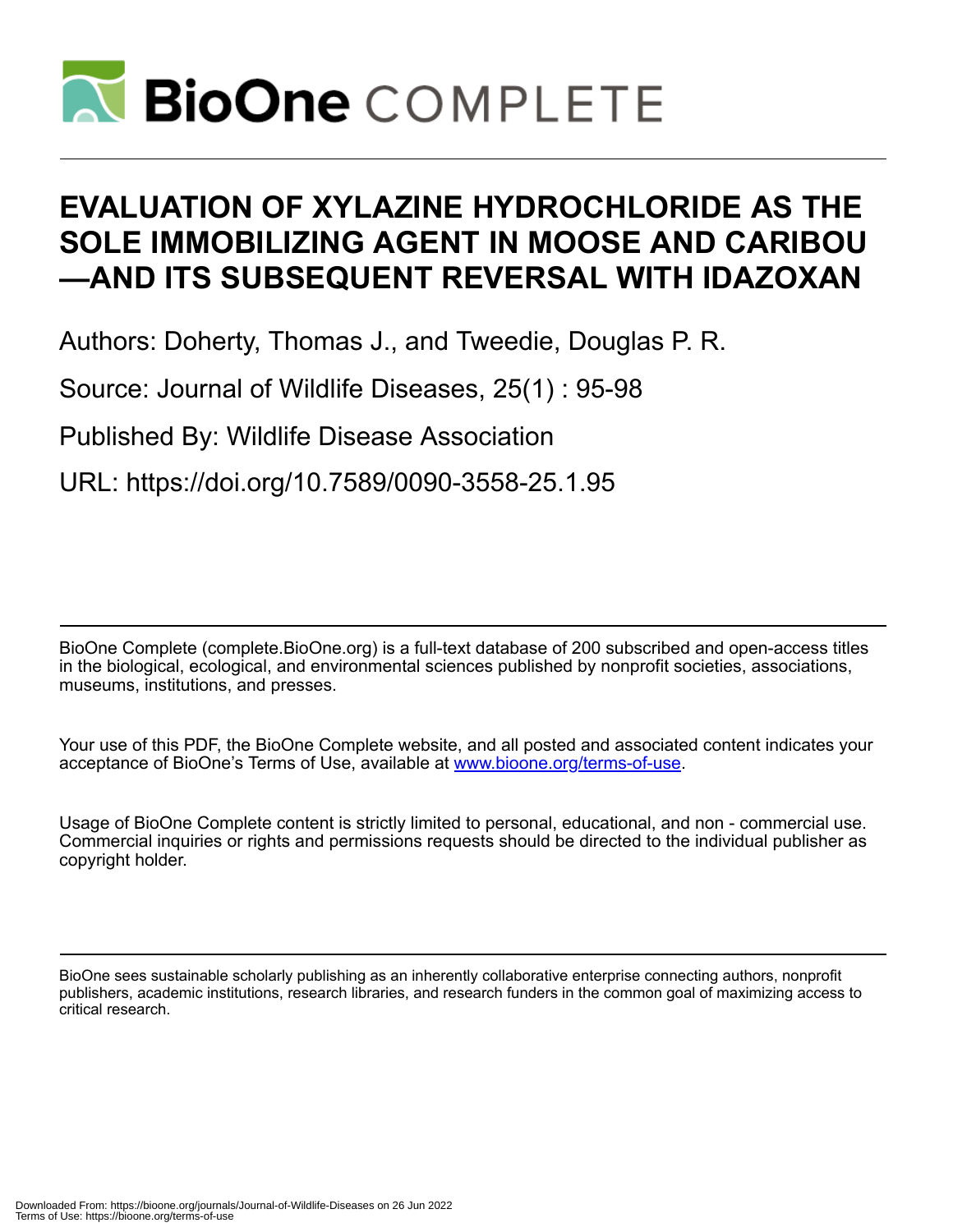# **EVALUATION OF XYLAZINE HYDROCHLORIDE AS THE SOLE IMMOBILIZING AGENT IN MOOSE AND CARIBOU-AND ITS SUBSEQUENT REVERSAL WITH IDAZOXAN**

# **Thomas J.** Doherty **and Douglas P. R. Tweedie2**

Department of Clinical Studies, University of Guelph, Guelph, Ontario, Canada N1G 2W1

"Regional Veterinarian, Department of Rural Agriculture, Gander, Newfoundland, Canada A1V 1W5

ABSTRACT: Xvlazine hydrochloride was used as the sole immobilizing agent in moose and caribou. The animals were free-ranging and immobilization was accomplished from a helicopter using powered darts. Following a period of immobilization during which radiotelemetry collars were fitted, the animals were revived using idazoxan (RX 781094) or its methoxy analogue RX 821002. Xvlazine was administered at dose rates of approximately 3.0 mg/kg and 5.0 mg/kg to the moose and caribou, respectively. Moose received  $430 \pm 27$  mg of xylazine and a mean dose of 10 mg idazoxan (RX 781094). Caribou received  $485 \pm 30$  mg xylazine and a mean dose of 4 mg idazoxan (IIX 821002). This technique gave adequate immobilization with rapid recovery of consciousness in both species.

*Key words:* Moose, *Alces alces,* caribou, *Ran gifer tarandus,* chemical immobilization, xvlazine hydrochloride, reversal, idazoxan.

# **INTRODUCTION**

X vlazine hydrochloride is commonly used in the capture of wild animals, either alone, or in combination with agents such as ketamine hydrochloride. It is an alpha<sub>2</sub> adrenergic agonist with sedative, hypnotic and analgesic properties (Hsu, 1981). It exerts its sedative properties via alpha<sub>2</sub> adrenoceptors in the locus coeruleus (Van Zwieten et al., 1983). Reversal of xylazineinduced sedation has been frequently attempted using specific alpha<sub>2</sub> antagonists such as vohimbine (Hsu, 1983) and tolazoline (Tranquilli et al., 1984) and non specific agents such as 4-aminopyridine and doxapram (MacKintosh and Van Reenen, 1984).

The completeness of xylazine reversal when using vohimbine appears to be species related. In moose *(Alces aices)* and caribou *(Rangifer tarandus)* as well as in domestic cattle and sheep, yohimbine produces only partial reversal. In domestic dogs and cats more complete reversal may be expected (author's observations).

ldazoxan (RX 781094), (2-(2-(1 ,4-benzodioxanyl)-2)imidazoline-hydrochloride), is an alpha<sub>2</sub> antagonist with little alpha, activity (Doxey et al., 1983). The respective  $ED_{50}$  of idazoxan and yohimbine at alpha, cells of the locus coeruleus are 17 and 592  $\mu$ g/kg (Marwaha and Aghajanian, 1982). In holstein calves, idazoxan at either 0.05, 0.075 or 0.10 mg/kg intravenously (i.v.) produced rapid and complete reversal of xylazine-induced sedation (Doherty et al., 1987). No serious adverse affects have been attributed to idazoxan administration in either calves or humans (Elliott et al., 1984; Doherty et al., 1987).

Substance RX 821002 is a 2-methoxy analogue of idazoxan. Its alpha, antagonist properties are greater than those of idazoxan, both in vivo and in vitro (Technical Publication, Reckitt and Colman, Pharmaceutical Division, Hull, England). RX  $821002$  is more selective in its alpha, antagonism and appears to be devoid of alpha<sub>1</sub> agonist activity. In addition, RX 821002 is 10 times more potent than idazoxan in preventing clonidine induced EEG changes in the rabbit (Technical Publication, Reckitt and Colman).

The purpose of the study was to determine the effectiveness of xylazine as an immobilizing agent when used alone and to evaluate idazoxan and its analogue RX 821002 as reversal agents.

# **MATERIALS AND METHODS**

The study was conducted on free-ranging moose *(Alces alces americana, n* <sup>=</sup> 20) and woodland caribou *(Rangifer tarandus, n* = 132)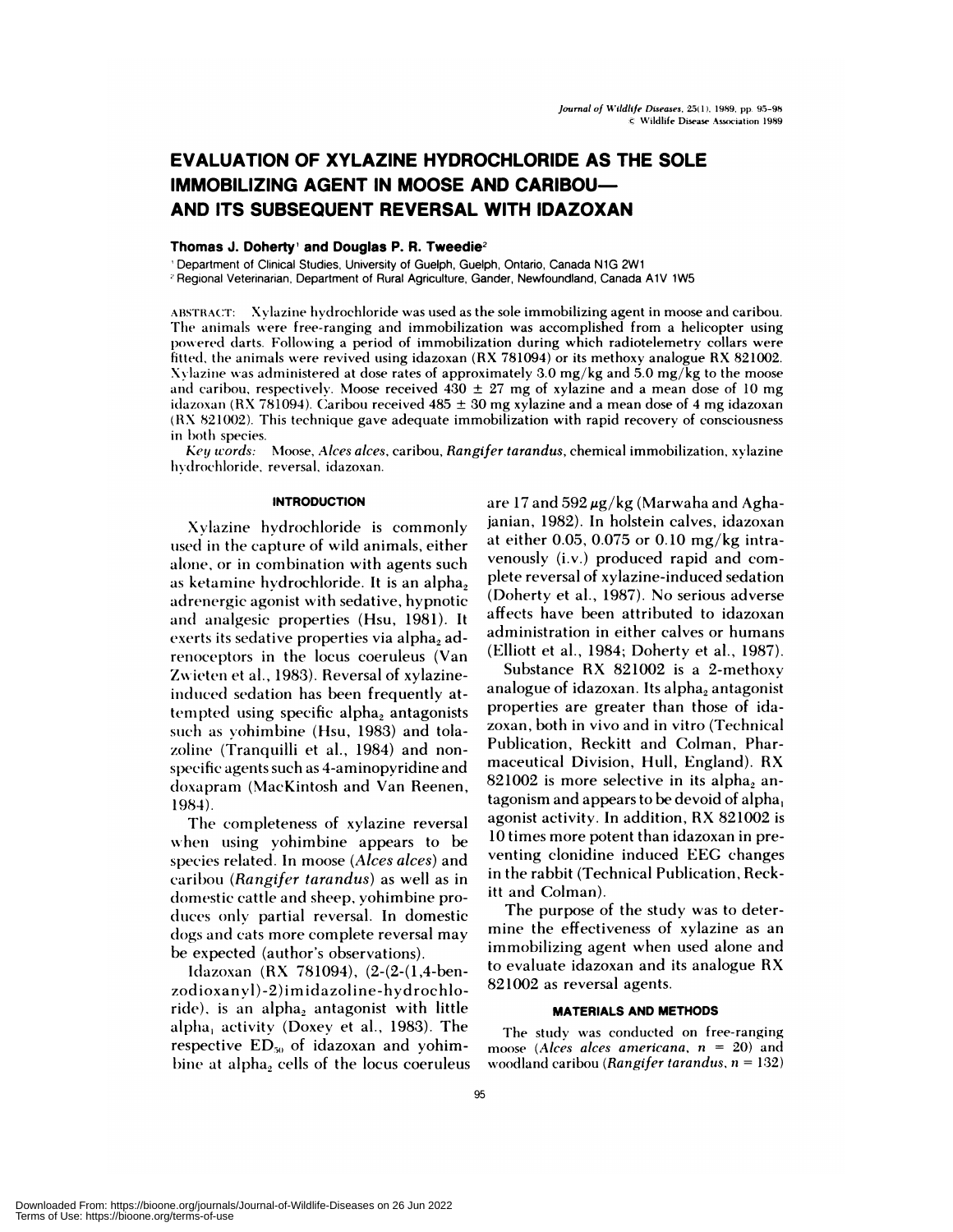in Newfoundland (48 $^{\circ}$  to 49 $^{\circ}$ N, 54 $^{\circ}$  to 57 $^{\circ}$ W). All animals were darted with xylazine hydro chloride (Rompum, Haver-Lockhart, Bayvet Division, Etobicoke, Ontario, Canada M9W 1G6) using Cap-Chur equipment (Palmer Chemical and Equipment Company, Douglasville, Georgia 30134, USA) fired from a helicopter. The **purpose of** the immobilization was the collection of biological data to determine the effects of **development,** namely logging, mining and hy dro-electric projects on wildlife populations in central and southwestern Newfoundland. Ra diotelemetry collars were fitted to all animals and their progress was monitored in the 2 hr following release and at irregular intervals over the succeeding months. Xylazine hydrochloride (100 and 300 mg/ml) was administered intramuscularly  $(i.m.)$  at approximately 3.0 mg/kg to the moose with 5 to 8 mg/kg being given to the caribou. The 300 mg/ml solution was pre pared by dissolving 3.0 g of the dried substance in 10 ml of sterile water. As the caribou ranged in weight (57 to 155 kg) the xylazine dose varied (450 to 750 mg). A large male caribou with an estimated body weight of 350 kg was immobilized with  $750$  mg of xylazine in  $5$  min and  $50$ sec. The moose were estimated to weigh 115 to 160 kg and the xylazine dose varied accordingly (350 to 500 mg).

The moose were darted on primarily wooded terrain. In order to reduce the risks of capture myopathy, pursuit was restricted to 2 min, after which time if the animal had not been successfully darted the attempt was abandoned. In contrast, caribou were darted on open bogland or dry barrens. Following a mean immobilization time of  $32$  min (2 to  $41$  min), idazoxan (RX 781094, Reckitt and Colman, Kingstone upon Hull, England) or its methoxy analogue (RX 821002) was administered to the moose and caribou respectively. Both drugs were given i.v. at approximate dose rates of 0.06 mg/kg. The mean dose of RX 781094 administered to the moose was 10 mg and the caribou received RX 821002 at a mean dose of 4 mg.

The time taken to induce recumbency was recorded together with the time to standing following antagonist injection. The mean and the standard error of the mean ( $\bar{x} \pm \text{SEM}$ ) were calculated for each parameter.

#### **RESULTS**

Intramuscular xylazine hydrochloride at the above dose rates was successful in inducing sedation and recumbency on all occasions. However, when using the 100 mg/ml solution inconsistent results were found and three caribou had to be darted

twice. This problem was solved with the use of the more concentrated solution (300  $mg/ml$ ). We believe that some of the drug solution was lost on impact through the injection tract when using larger injectate volumes. The mean time to recumbency was 6 min and 22 sec (Table 1). Of the three caribou which were darted twice one had an induction time of 41 min. Two animals were slow to respond to the re versal agent and one had a recovery time of over 8 min (Table 1). These animals may have received part of the reversal solution perivascularly because they appeared to respond in a similar fashion to animals which had received lower doses of reversal in an earlier trial (T. J. Doherty and D. P. R. Tweedie, unpubl. data).

One caribou died apparently from the direct effects of darting due to pneumothorax and intrathoracic hemorrhage. Another caribou died from respiratory failure before reversal could be attempted; it had been recumbent for 26 min following a 4 min induction time. Reversal was consistently preceded by a brief period of apnea followed by a period of deep breathing with some ear twitching. Animals then assumed sternal recumbency, jumped to their feet and fled. This was often com pleted in  $\leq 1$  min.

One animal demonstrated a brief period of excitement following RX 821002. It ran away, jumping wildly and shaking its head. Idazoxan and RX 821002 produced com plete reversal of sedation and most animals were alert and mobile within 2 min (Table 1).

#### **DISCUSSION**

When considering the properties of an ideal immobilizing drug for use in wild animals the following factors are important. The drug should possess good bioavailability following i.m. injection, producing a rapid onset of sedation. As the volume of injectate in a single dart is limited, the drug should be potent in small volumes. The duration of action must be suited to the procedure in question and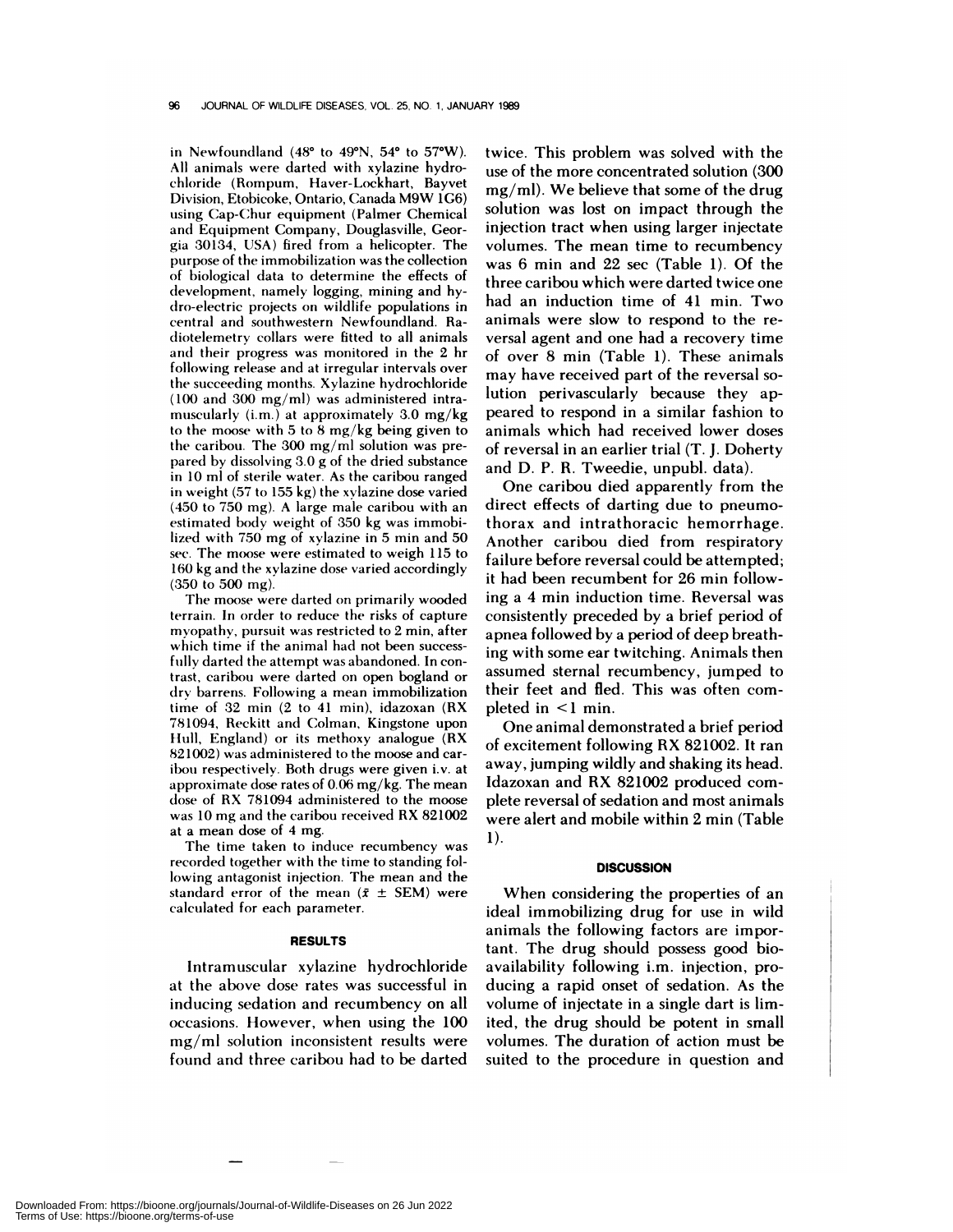| <b>Species</b>                               | n                    | Variable                        |      | SE   | Maxi-<br>mum<br>value | Mini-<br>mum<br>value |
|----------------------------------------------|----------------------|---------------------------------|------|------|-----------------------|-----------------------|
| <b>Caribou</b><br>132<br>(Rangifer tarandus) |                      | Induction time (min)            | 6.3  | 0.65 | 41.0                  | 1.0                   |
|                                              |                      | Recovery time (min) (RX 821002) | 1.6  | 0.15 | 8.5                   | 0.5                   |
| 20<br>Moose<br>(Alces alces)                 | Induction time (min) | 5.1                             | 0.45 | 9.0  | 2.75                  |                       |
|                                              |                      | Recovery time (min) (RX 781094) | 1.6  | 0.15 | 3.3                   | 0.66                  |

TABLE 1. Time to induction postxylazine and time to recovery postidazoxan (RX 781094 and RX 821002) in moose and caribou, respectively. Induction time indicates time taken to induce recumbency. Recovery time indicates time to standing. Values are expressed in minutes.

ideally the drug effects should be reversible. Operator safety is a primary consideration and this factor becomes very important when darting animals from the cramped quarters of a helicopter. The use of potent opioids carries a high risk to personnel and makes retrieval of off-target darts desirable. Drug cost is another factor in addition to commercial availability.

The combination of xylazine and ida zoxan fulfills most of the above requirements, however, disadvantages do exist. Xylazine hydrochloride is associated with bradycardia and cardiovascular depression in ruminants (Campbell et al., 1975). In this study the lowest heart rate recorded in the moose was 34 beats per min with a mean rate of 45. Heart rates were not re corded in the caribou. When xylazine is used as the sole immobilizing agent very large doses are required to achieve consistent and relatively fast anesthesia. Consequently, recumbency is prolonged which increases the likelihood of bloat and re gurgitation. Myopathy may result from re cumbency and struggling. Hyperthermia develops postxylazine and thermoregulation may be impaired for up to 12 hr (Young, 1979). The need for an effective antagonist becomes greater under these circumstances because partial reversal will leave the animals susceptible to predation and physical injury.

Opioids such as fentanyl, carfentanyl and etorphine are still widely used to immobilize wild animals (Plotka et al., 1987). They possess extreme potency and conse quently pose a problem from the human safety aspect. Other disadvantages include high cost, dose dependent respiratory depression in all species and the requirement to keep accurate drug records. Advantages of the newer opioids include a higher therapeutic index and fewer side effects than older and less potent drugs such as meperidine (Niemegeers et al., 1976). Specific antagonists are available, however, resedation several hours postreversal is not uncommon due to enterohepatic opioid circulation (Hall and Clarke, 1983).

Idazoxan and its 2-methoxy analogue **proved** to be excellent reversal agents for xylazine. Animals were immediately ca pable of negotiating streams, ponds and fallen trees over the rough terrain. Most female caribou had young calves and some had calved within the previous 12 hr. Many were observed accurately scenting their calves over considerable distances immediately postreversal, indicating no apparent reduction in maternal bonding or olfactory function. A mean RX 821002 dose rate of 0.06 mg/kg gave best results in the caribou. Considering the relative potency of RX 781094 and RX 821002 it is sur prising that similar dose rates were needed. However, this is possibly explained by the higher dose rate of xylazine needed in the caribou. Overdosing with idazoxan is manifested by transient excitement and death may result if overdosing is excessive. However, this is unlikely, considering that the acute toxicity  $(LD_{50})$  of RX 821002 in mice is 13.9 mg/kg (Technical Publication, Reckitt and Colman).